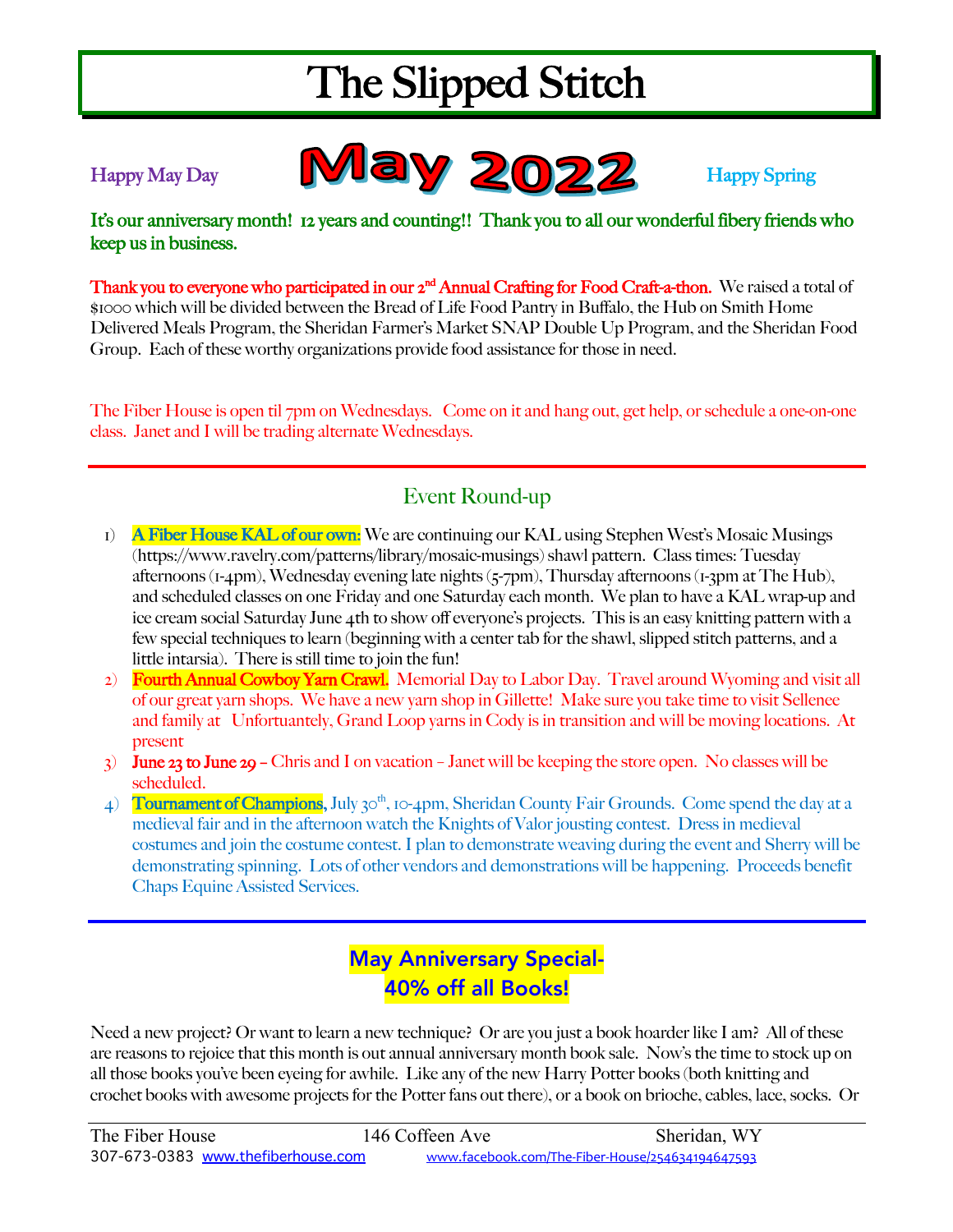## The Slipped Stitch

how about some more mittens, hats, cowls, shawl, or sweater patterns? Need a sweater pattern for a guy in your life? Or a cute stuffed toy pattern for the newest baby? Yep, we've got those too.

Weaving, spinning, dyeing, needle felting, tatting, and always knitting and crocheting. Come on in and browse our awesome selection of books, because you're sure to find at least one that gets your creative juices going.

#### NEW! NEW! NEW!

In case you've missed some new stuff in the store here's a rundown of some of the latest:

Araucania Yarns: Abraso – worsted weight wool/polyamide blend - variegated Lujoso – worsted weight alpaca/wool/silk – solids Ollagua – dk weight linen - tonals

Circulo: Dune – worsted weight cotton - solids

- Gedifra: Lana Mia Cotone Effecto sock weight cotton/ polyester variegated
- Jody Long: Andeamo chunky weight wool/alpaca solids Flora – sport weight cotton – variegated
- Juniper Moon Farm: Cumulus Degrade worsted weight cotton variegated self-striping. Moonshine Fine – sock weight wool/alpaca/silk/nylon – solids
- Noro: Kiri sport/dk weight silk/wool/mohair tonals Madara – worsted weight wool/silk/alpaca – tonals

Queensland: Coastal Cotton – worsted weight cotton – solids

And new pin looms from Hazel Rose Looms including a hexangonal loom.

#### May/Jun Classes –

Special Class: Beginning Spinning Class coming May  $I_5<sup>th</sup>$  and  $29<sup>th</sup>$ . Sign-up required. Saturday June 4 – Shawl KAL Wrap-up and Ice Cream Social. 1-4pm

#### Weekly Classes:

Wednesdays 1 to 4pm and Saturdays 10 to Noon - Learn to Knit/ crochet. Tuesdays 2-4pm and Wednesdays  $\frac{1}{7}$  7pm – Shawl KAL Thursdays, 1-3pm - The Hub Group

Friday, May 6 and June 3, 1-4pm – Mini How-to – Tubular Cast-on Friday, Saturday, May 7, and Friday May 20, 1-4pm – Shawl KAL Friday, May 13, and Saturday May 21, 1-4pm – Winqu Summer Tee